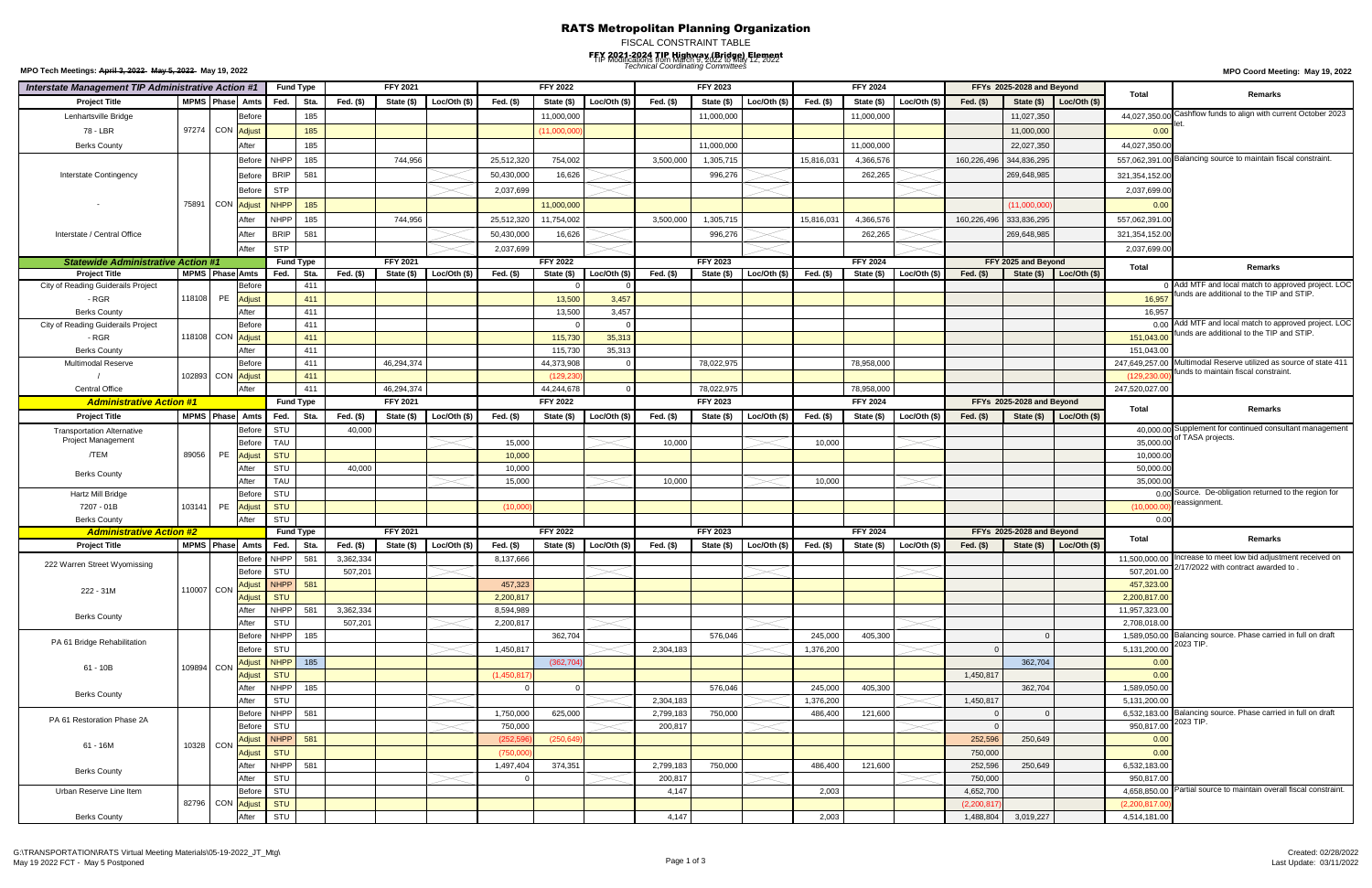RATS Metropolitan Planning Organization

FISCAL CONSTRAINT TABLE

### FFY 2021-2024 TIP Highway (Bridge) Element

| MPO Tech Meetings: April 3, 2022 May 5, 2022 May 19, 2022 |                        |                   |                         |                  |                         |                     |                        |              |                  |                                 |             | FFT 2021-2024 TIP Highway (Bridge) Element<br><b>Technical Coordinating Committees</b> |                               |              |           |                               |              |              |                           |                             |                | MPO Coord Meeting: May 19, 2022                       |
|-----------------------------------------------------------|------------------------|-------------------|-------------------------|------------------|-------------------------|---------------------|------------------------|--------------|------------------|---------------------------------|-------------|----------------------------------------------------------------------------------------|-------------------------------|--------------|-----------|-------------------------------|--------------|--------------|---------------------------|-----------------------------|----------------|-------------------------------------------------------|
|                                                           |                        |                   | Before                  | <b>BOF</b>       | 185                     |                     |                        |              | 23,231           | 273,028                         |             | 4,764                                                                                  | 446,882                       |              | 66,960    | 104,014                       |              | 627,336      | 19,774,221                |                             | 21,320,436.00  | Partial source to maintain overall fiscal constraint. |
| Highway & Bridge                                          |                        |                   | Before                  |                  | <b>NHPP</b><br>581      |                     |                        |              | 204,729          | 2,756,490                       |             | 165,870                                                                                | 1,256,901                     |              | 13,914    | 188,739                       |              | 1,488,804    | 3,019,227                 |                             | 9,094,673.75   |                                                       |
|                                                           |                        |                   | Before                  | <b>STP</b>       |                         |                     |                        |              | 6,440            |                                 |             | 79,510                                                                                 |                               |              | 3,820     |                               |              | 8,523,981    |                           |                             | 8,613,751.00   |                                                       |
| Reserve Line Item                                         |                        | 102189 CON        | Adjus                   | <b>BOF</b>       | 185                     |                     |                        |              |                  | 362,704                         |             |                                                                                        |                               |              |           |                               |              |              | (362, 704)                |                             | 0.00           |                                                       |
|                                                           |                        |                   | Adjus                   |                  | <b>NHPP</b><br>581      |                     |                        |              | (204, 72)        | 250,649                         |             |                                                                                        |                               |              |           |                               |              | (252, 5)     | (250, 649)                |                             | (457, 323.0)   |                                                       |
|                                                           |                        |                   | After                   |                  | <b>BOF</b><br>185       |                     |                        |              | 23,231           | 635,732                         |             | 4,764                                                                                  | 446,882                       |              | 66,960    | 104,014                       |              | 627,336      | 19,411,517                |                             | 21,320,436.00  |                                                       |
| <b>Berks County</b>                                       |                        |                   | After                   |                  | <b>NHPP</b><br>581      |                     |                        |              |                  | 3,007,139                       |             | 165,870                                                                                | 1,256,901                     |              | 13,914    | 188,739                       |              | 1,236,208    | 2,768,578                 |                             | 8,637,350.75   |                                                       |
|                                                           |                        |                   | After                   | <b>STP</b>       |                         |                     |                        |              | 6,440            |                                 |             | 79,510                                                                                 |                               |              | 3,820     |                               |              | 8,523,981    |                           |                             | 8,613,751.0    |                                                       |
| <b>Administrative Action #3</b>                           |                        |                   |                         | <b>Fund Type</b> |                         |                     | FFY 2021               |              |                  | <b>FFY 2022</b>                 |             |                                                                                        | <b>FFY 2023</b>               |              |           | <b>FFY 2024</b>               |              |              | FFYs 2025-2028 and Beyond |                             | Total          | Remarks                                               |
| <b>Project Title</b>                                      | MPMS Phase Amts        |                   |                         | CAQ              | Fed. Sta.               | Fed. (\$)<br>87,035 | State (\$)             | Loc/Oh (\$)  | Fed. (\$)<br>- 0 | State (\$)                      | Loc/Oh (\$) | Fed. (\$)                                                                              | State (\$)                    | Loc/Oth (\$) | Fed. (\$) | State (\$)                    | Loc/Oh (\$)  | Fed. (\$)    | State (\$)                | Loc/Oh (\$)                 |                | 87,035.00 Supplement for additional grading at the    |
| SR 222 & Long Lane                                        |                        |                   | Before<br>Before        | <b>NHPP</b>      |                         | 23,630              |                        |              |                  |                                 |             |                                                                                        |                               |              |           |                               |              |              |                           |                             | 23,630.00      | roundabout, court room testimony, add in right turn   |
|                                                           |                        |                   | Adjus                   | CAQ              |                         |                     |                        |              | 108,866          |                                 |             |                                                                                        |                               |              |           |                               |              |              |                           |                             | 108,866.00     | bypass lane for proposed warehouse development        |
| 222 - 23S                                                 | 90569                  | <b>FD</b>         | Adjus                   |                  | <b>NHPP</b>             |                     |                        |              | 118,361          |                                 |             |                                                                                        |                               |              |           |                               |              |              |                           |                             | 118,361.0      |                                                       |
|                                                           |                        |                   | After                   | CAQ              |                         | 87,035              |                        |              | 108,866          |                                 |             |                                                                                        |                               |              |           |                               |              |              |                           |                             | 195,901.0      |                                                       |
| <b>Berks County</b>                                       |                        |                   | After                   | <b>NHPP</b>      |                         | 23,630              |                        |              | 118,361          |                                 |             |                                                                                        |                               |              |           |                               |              |              |                           |                             | 141,991.0      |                                                       |
| SR 222 & 662 Intersection                                 |                        |                   | Before                  | CAQ              |                         |                     |                        |              |                  |                                 |             |                                                                                        |                               |              |           |                               |              |              |                           |                             |                | 0.00 De-obligation returned to the region for         |
| 222 - 19S                                                 |                        | 92411 ROW         | <b>Adjus</b>            | CAQ              |                         |                     |                        |              | (108, 866)       |                                 |             |                                                                                        |                               |              |           |                               |              |              |                           |                             | (108, 866.00)  | eassignment.                                          |
| <b>Berks County</b>                                       |                        |                   | After                   | CAQ              |                         |                     |                        |              |                  |                                 |             |                                                                                        |                               |              |           |                               |              |              |                           |                             | 0.00           |                                                       |
| Bus 422 Resurface                                         |                        |                   | Befor                   | <b>NHPP</b>      |                         |                     |                        |              |                  |                                 |             |                                                                                        |                               |              |           |                               |              |              |                           |                             |                | 0.00 De-obligation returned to the region for         |
| 2021 - 03M                                                |                        | 96377 ROW         | <b>Adjus</b>            | <b>NHPP</b>      |                         |                     |                        |              | (118, 361)       |                                 |             |                                                                                        |                               |              |           |                               |              |              |                           |                             | (118, 361.0)   | eassignment.                                          |
| <b>Berks County</b>                                       |                        |                   | After                   | <b>NHPP</b>      |                         |                     |                        |              |                  |                                 |             |                                                                                        |                               |              |           |                               |              |              |                           |                             | 0.00           |                                                       |
| <b>Statewide Administrative Action #2</b>                 |                        |                   |                         |                  | <b>Fund Type</b>        |                     | <b>FFY 2021</b>        |              |                  | <b>FFY 2022</b>                 |             |                                                                                        | <b>FFY 2023</b>               |              |           | <b>FFY 2024</b>               |              |              | FFY 2025 and Beyond       |                             | <b>Total</b>   | Remarks                                               |
| <b>Project Title</b>                                      | <b>MPMS</b> Phase Amts |                   |                         |                  | Fed.<br>Sta.            | Fed. (\$)           | State (\$)             | Loc/Oth (\$) | Fed. (\$)        | State (\$)                      | Loc/Oh (\$) | Fed. (\$)                                                                              | State (\$)                    | Loc/Oh (\$)  | Fed. (\$) | State (\$)                    | Loc/Oth (\$) | Fed. $($ \$) |                           | State $(\$)$ Loc/Oth $(\$)$ |                | 0.00 Add PE phase for approved Multimodal project.    |
| Wyomissing Fourth Street Extension                        |                        | <b>PE</b>         | Before                  |                  | 411                     |                     |                        |              |                  |                                 |             |                                                                                        |                               |              |           |                               |              |              |                           |                             |                | Statewide Reserve source of State 411 funding.        |
| 3019/0                                                    | 115857                 |                   | Adjust                  |                  | 411                     |                     |                        |              |                  | 79,235                          | 74,895      |                                                                                        |                               |              |           |                               |              |              |                           |                             | 154,130.00     | LOC funding is additional to the TIP.                 |
| Berks                                                     |                        |                   | After                   |                  | 411                     |                     |                        |              |                  | 79,235                          | 74,895      |                                                                                        | $\cap$                        |              |           |                               |              |              |                           |                             | 154,130.0      | 0.00 Add CON phase for approved Multimodal project.   |
| Wyomissing Fourth Street Extension                        |                        |                   | Before                  |                  | 411                     |                     |                        |              |                  |                                 |             |                                                                                        |                               |              |           |                               |              |              |                           |                             |                | Statewide Reserve source of State 411 funding.        |
| 3019/0                                                    |                        | 115857 CON Adjust |                         |                  | 411                     |                     |                        |              |                  |                                 |             |                                                                                        | 554,029                       | 196,841      |           |                               |              |              |                           |                             | 750,870.00     | LOC funding is additional to the TIP.                 |
| Berks                                                     |                        |                   | After                   |                  | 411                     |                     |                        |              |                  |                                 |             |                                                                                        | 554,029                       | 196,84       |           |                               |              |              |                           |                             | 750,870.0      | Statewide Multimodal Reserve source of State 411      |
| <b>Multimodal Reserve</b>                                 |                        | 102893 CON Adjust | Before                  |                  | 411                     |                     | 46,294,374             |              |                  | 44,244,678                      |             |                                                                                        | 75,277,371                    |              |           | 76,706,738                    |              |              |                           |                             | 242,523,161.00 | unding to maintain fiscal constraint.                 |
|                                                           |                        |                   | After                   |                  | 411                     |                     |                        |              |                  | (79, 235)                       |             |                                                                                        | (554, 029)                    |              |           |                               |              |              |                           |                             | (633, 264.00)  |                                                       |
| <b>Central Office</b><br><b>Administrative Action #4</b>  |                        |                   |                         |                  | 411<br><b>Fund Type</b> |                     | 46,294,374<br>FFY 2021 |              |                  | 44, 165, 443<br><b>FFY 2022</b> |             |                                                                                        | 74,723,342<br><b>FFY 2023</b> |              |           | 76,706,738<br><b>FFY 2024</b> |              |              | FFYs 2025-2028 and Beyond |                             | 241,889,897.0  |                                                       |
| <b>Project Title</b>                                      |                        | <b>MPMS Phase</b> | Amts                    |                  | Fed.<br>Sta.            | Fed. (\$)           | State (\$)             | Loc/Oth (\$) | Fed. (\$)        | State (\$)                      | Loc/Oh (\$) | Fed. (\$)                                                                              | State (\$)                    | Loc/Oth (\$) | Fed. (\$) | State (\$)                    | Loc/Oth (\$) | Fed. (\$)    | State (\$)                | Loc/Oh (\$)                 | Total          | Remarks                                               |
|                                                           |                        |                   |                         | <b>BOF</b>       | 183                     | 212,800             | 39,900                 | 13,300       | 280,000          | 52,500                          | 17,500      | 891,200                                                                                | 167,100                       | 55,700       |           |                               |              | 9,174,013    |                           |                             | 10,904,013.00  | Increase to meet PS& E amount by repositioning        |
| Gibraltar Road Bridge                                     |                        |                   | Before<br><b>Before</b> | STU              |                         |                     |                        |              | $\Omega$         |                                 |             |                                                                                        |                               |              |           |                               |              |              |                           |                             |                | IIJA funds between these grouped projects onto a      |
|                                                           |                        |                   |                         |                  | toll                    |                     |                        |              |                  |                                 |             |                                                                                        |                               |              |           |                               |              |              |                           |                             |                | 0.00 single ECMS bid package.                         |
| 7214 - 02B                                                |                        | 103884 CON        | Adjust                  | <b>BOF</b>       | 183                     |                     |                        |              |                  | 15,339                          | 5,113       |                                                                                        |                               |              |           |                               |              |              |                           |                             | 20,452.00      |                                                       |
|                                                           |                        |                   | Adjust                  |                  | <b>STU</b><br>toll      |                     |                        |              | 81,808           |                                 |             |                                                                                        |                               |              |           |                               |              |              |                           |                             | 81,808.00      |                                                       |
| <b>Berks County</b>                                       |                        |                   | After                   |                  | <b>BOF</b><br>183       | 212,800             | 39,900                 | 13,300       | 280,000          | 67,839                          | 22,613      | 891,200                                                                                | 167,100                       | 55,700       |           |                               |              | 9,174,013    |                           |                             | 10,924,465.00  |                                                       |
|                                                           |                        |                   | After                   | STU              | toll                    |                     |                        |              | 81,808           |                                 |             |                                                                                        |                               |              |           |                               |              |              |                           |                             | 81,808.0       |                                                       |
| Gibraltar and Shelbourne Intersection                     |                        |                   | Before                  |                  | <b>STP</b><br>581       | 288,400             | 72,100                 |              | 127,000          |                                 |             |                                                                                        |                               |              |           |                               |              |              |                           |                             | 487,500.00     | Source. Phase remains fully funded.                   |
|                                                           |                        |                   | Before                  | STU              | toll                    |                     |                        |              | 520,000          |                                 |             |                                                                                        |                               |              |           |                               |              |              |                           |                             | 520,000.0      |                                                       |
| 2033 - 01M                                                |                        | 110206 CON Adjust |                         | <b>STU</b>       | toll                    |                     |                        |              | (81, 808)        |                                 |             |                                                                                        |                               |              |           |                               |              |              |                           |                             | (81,808.00)    |                                                       |
|                                                           |                        |                   | After                   |                  | <b>STP</b><br>581       | 288,400             | 72,100                 |              | 127,000          |                                 |             |                                                                                        |                               |              |           |                               |              |              |                           |                             | 487,500.00     |                                                       |
| <b>Berks County</b>                                       |                        |                   | After                   | STU              | toll                    |                     |                        |              | 438,192          |                                 |             |                                                                                        |                               |              |           |                               |              |              |                           |                             | 438,192.00     |                                                       |
|                                                           |                        |                   | Before                  |                  | <b>BOF</b><br>185       |                     |                        |              | 23,231           | 635,732                         |             | 4,764                                                                                  | 446,882                       |              | 66,960    | 104,014                       |              | 627,336      | 19,411,517                |                             | 21,320,436.00  | State source.                                         |
| Highway & Bridge                                          |                        |                   | Before                  |                  | <b>NHPP</b><br>581      |                     |                        |              |                  | 3,007,139                       |             | 165,870                                                                                | 1,256,901                     |              | 13,914    | 188,739                       |              | 1,236,208    | 2,768,578                 |                             | 8,637,350.7    |                                                       |
|                                                           |                        |                   | Before                  | <b>STP</b>       |                         |                     |                        |              | 6,440            |                                 |             | 79,510                                                                                 |                               |              | 3,820     |                               |              | 8,523,981    |                           |                             | 8,613,751.00   |                                                       |
|                                                           | 102189 CON Adjust      |                   |                         |                  |                         |                     |                        |              |                  |                                 |             |                                                                                        |                               |              |           |                               |              |              |                           |                             |                |                                                       |
| Reserve Line Item                                         |                        |                   |                         | <b>BOF</b>       | 185                     |                     |                        |              |                  | (15, 339)                       |             |                                                                                        |                               |              |           |                               |              |              |                           |                             | (15,339.00)    |                                                       |
|                                                           |                        |                   | After                   | <b>BOF</b>       | 185                     |                     |                        |              | 23,231           | 620,393                         |             | 4,764                                                                                  | 446,882                       |              | 66,960    | 104,014                       |              | 627,336      | 19,411,517                |                             | 21,305,097.0   |                                                       |
| <b>Berks County</b>                                       |                        |                   | After                   |                  | <b>NHPP</b><br>581      |                     |                        |              |                  | 3,007,139                       |             | 165,870                                                                                | 1,256,901                     |              | 13,914    | 188,739                       |              | 1,236,208    | 2,768,578                 |                             | 8,637,350.7    |                                                       |
|                                                           |                        |                   | After                   | <b>STP</b>       |                         |                     |                        |              | 6,440            |                                 |             | 79,510                                                                                 |                               |              | 3,820     |                               |              | 8,523,981    |                           |                             | 8,613,751.00   |                                                       |